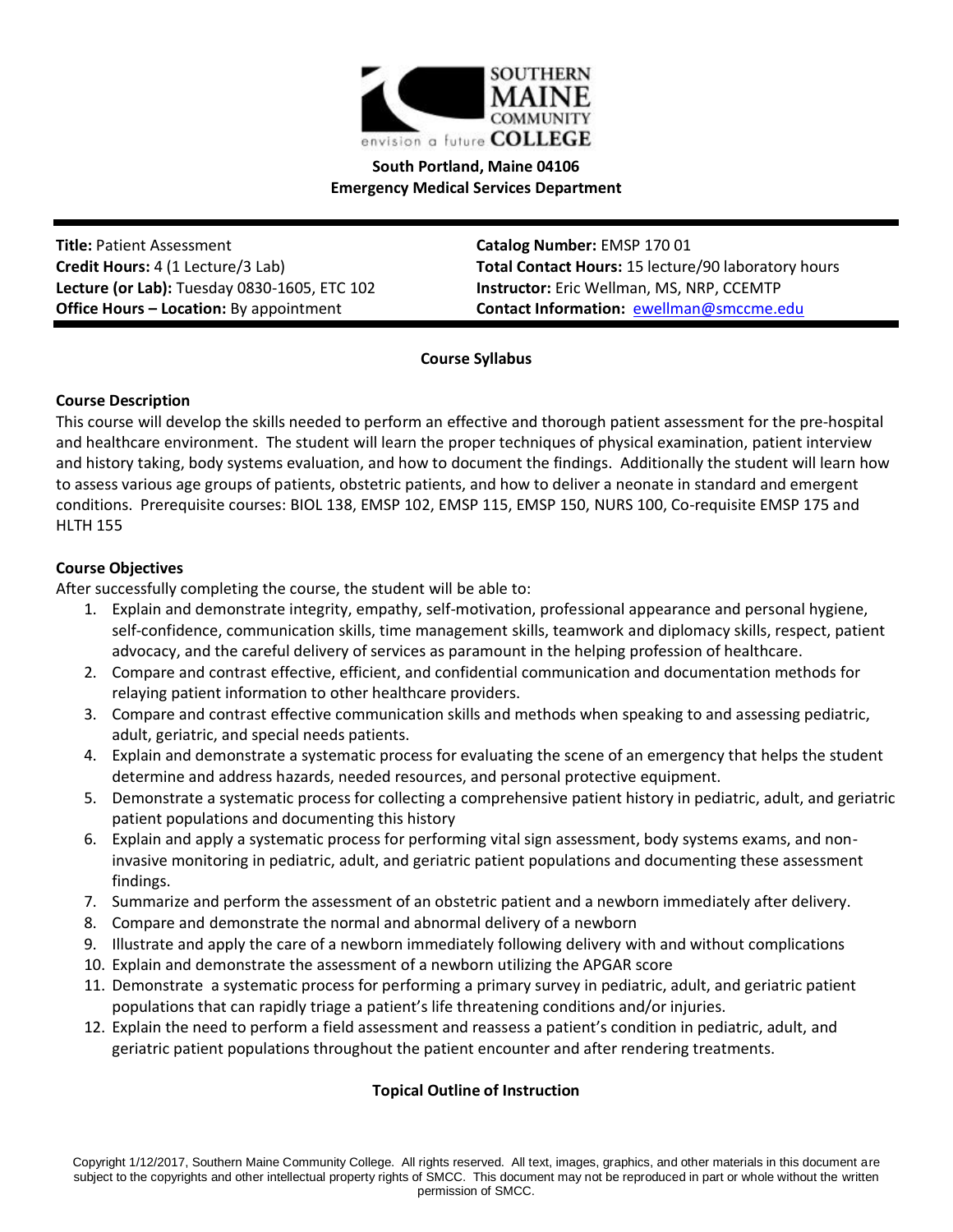# **Methods of Instruction:**

This course will utilize on-line work, facilitated classroom discussions with assessment of student knowledge, small group work, lecture, and practical skills rotations.

## **Schedule:**

| <b>Week</b>    | <b>Topic</b>                                       | <b>Assignments</b>                    |
|----------------|----------------------------------------------------|---------------------------------------|
|                | Course Introduction                                | <b>LMS Assignments</b>                |
| $\mathbf{1}$   | <b>Patient History Taking</b>                      | PCP5: V1.C10, V2.C4                   |
| 1/17           | Documentation                                      | MyBradyLab: V1.C10, V2.C4             |
|                |                                                    | Syllabus Statement                    |
| $\overline{2}$ | Physical Examination of the Adult Patient          | <b>LMS Assignments</b>                |
| 1/24           |                                                    | PCP5: V2.C3, V2.C5                    |
|                |                                                    | MyBradyLab: V2.C3, V2.C5              |
| $\overline{3}$ | Physical Examination of the Pediatric Patient      | <b>LMS Assignments</b>                |
| 1/31           |                                                    | PCP5: V5.C4 p. 79-99                  |
| $\overline{4}$ | <b>Obstetric &amp; Newborn Assessment</b>          | <b>LMS Assignments</b>                |
| 2/7            |                                                    | PCP5: V5.C1 p. 1-10, V5.C2 p. 18-40,  |
|                |                                                    | V5.C3 p. 53-63                        |
| 5              | Assessment of the Geriatric Patient                | <b>LMS Assignments</b>                |
| 2/14           |                                                    | PCP5: V5.C5 p. 151-167                |
| 6              | Assessment of the Field Patient                    | <b>LMS Assignments</b>                |
| 2/21           |                                                    | PCP5: V2.C1, V2.C2, V2.C7             |
|                |                                                    | MyBradyLab: V2.C1, V2.C2, V2.C7       |
|                | Assessment by Complaint                            | <b>LMS Assignments</b>                |
| $\overline{7}$ | Traumatic Injury                                   | PCP5: V4.C3 p. 70-74, V4.C4 p. 101-   |
| 2/28           |                                                    | 104, V4.C6 p. 186-193, V4.C7 p. 224-  |
|                |                                                    | 228, V4.C8 p. 248-253, V4.C9 p. 275-  |
|                |                                                    | 280                                   |
| 8              | Midterm and Peer Review Lab                        | <b>LMS Assignments</b>                |
| 3/7            |                                                    | All Previous Reading Assignments      |
| 3/14           | <b>SCHOOL VACATION</b>                             | N/A                                   |
| 9              | Assessment by Complaint                            | <b>LMS Assignments</b>                |
| 3/21           | <b>Abdominal Pain</b>                              | PCP5: V3.C6 p. 277-280, V3.C7 p. 300- |
|                | Musculoskeletal Pain                               | 308, V3.C13 p. 485-499                |
|                | Assessment by Complaint                            | <b>LMS Assignments</b>                |
|                | Altered mental status                              | PCP5: V2.C6, V3.C3 p. 207-213         |
| 10             | Headache                                           | MyBradyLab: V2.C6                     |
| 3/28           | Dizziness/Blurred vision                           |                                       |
|                | Weakness                                           |                                       |
|                | Change in responsiveness                           |                                       |
| 11             | Assessment by Complaint                            | <b>LMS Assignments</b>                |
| 4/4            | Behavioral<br>$\bullet$                            | PCP5: V3.C11 p. 444-449               |
| 12             | Assessment Scenarios & Peer Review Labs            | <b>LMS Assignments</b>                |
| 4/11           |                                                    | All Previous Reading Assignments      |
| 13             | <b>Assessment Scenarios &amp; Peer Review Labs</b> | <b>LMS Assignments</b>                |
| 4/18           |                                                    | All Previous Reading Assignments      |
| 14             | Assessment Scenarios & Peer Review Labs            | <b>LMS Assignments</b>                |
| 4/25           |                                                    | All Previous Reading Assignments      |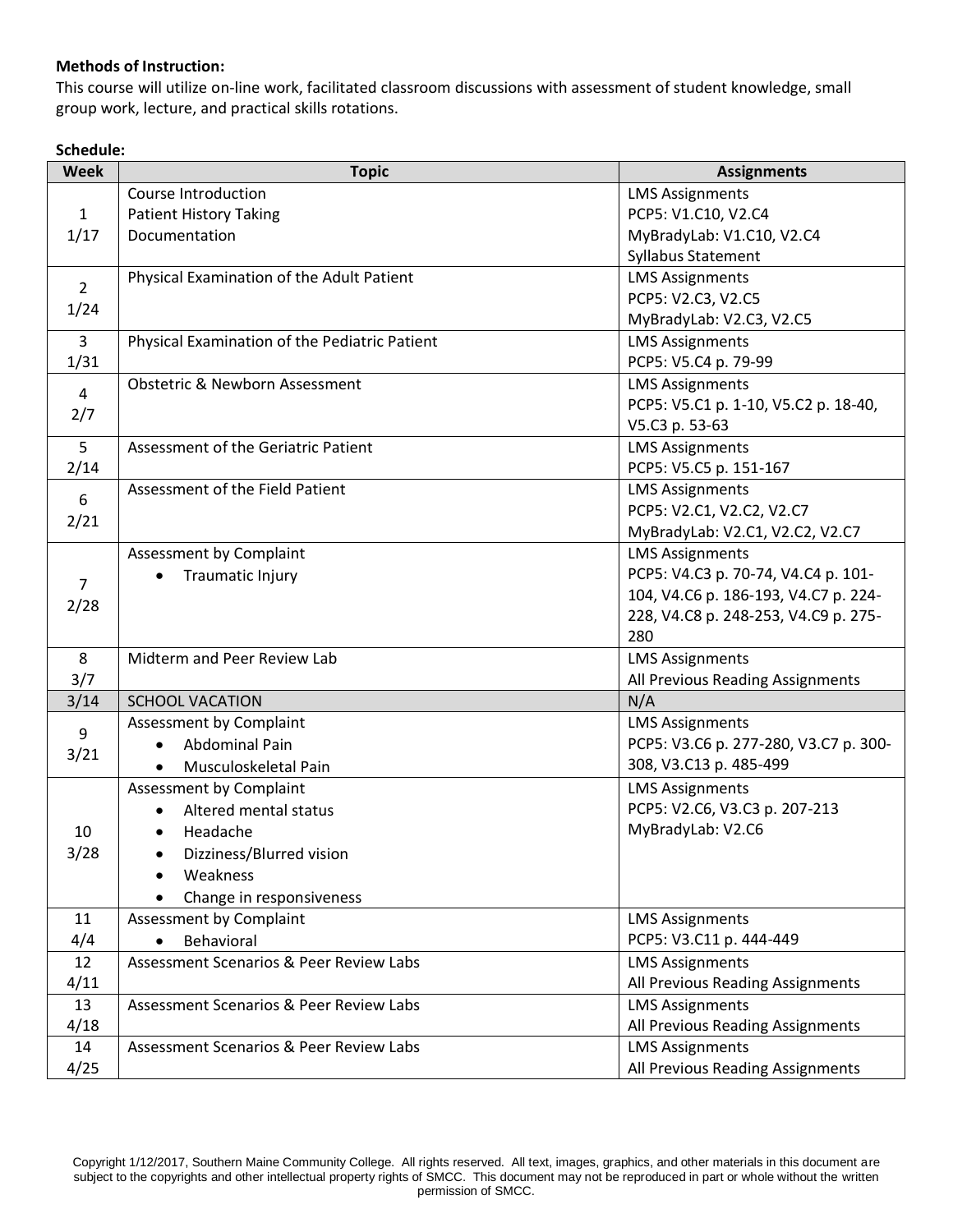| Week          | <b>Topic</b>                            | <b>Assignments</b>                       |
|---------------|-----------------------------------------|------------------------------------------|
|               | <b>Review Session</b>                   | <b>LMS Assignments</b>                   |
| 15<br>5/2     | Assessment Scenarios & Peer Review Labs | All Previous Reading Assignments         |
|               |                                         | <b>Psychomotor Competency Completion</b> |
| <b>Finals</b> | <b>Course Final Examination</b>         | <b>LMS Assignments</b>                   |
| 5/9           |                                         | All Previous Reading Assignments         |

*The above schedule is subject to change.*

### **Course Requirements**

### **Quizzes**

There will be **timed** quizzes throughout the semester. **Quizzes will be comprehensive in nature.** They will cover material from on-line modules, lecture, and readings. If a class session is missed the student will not have an opportunity to retake the quiz and will receive a grade of zero (0) for the quiz. On-line quizzes will be completed by the date/time specified in the learning management system. The lowest classroom quiz score will be dropped from grading.

### **Mid-Term Examination**

A multiple choice computer based cognitive examination encompassing all materials covered in the course to this date will be administered. Please see the Program Handbook for examination guidelines.

### **Blackboard and MyBrady Lab Assignments**

Prior to class the student will complete an on-line learning assignment for each new topic. The student is required to complete this work by the date and time assigned.

#### **Community Service:**

- The student will be required to attend the NREMT EMT (*POST DATE*) or Advanced EMT/Paramedic (*POST DATE*) examination and serve as an evaluator, assistant, or patient. Failure to complete this assignment will result in a grade of 0% for all assignments.
- The student will be required to assist with psychomotor skill development and scenario work for ten (10) hours in a Southern Maine Community College EMT course. Failure to complete this assignment will result in a grade of 0% for all assignments.

### **Peer Review and Psychomotor Skills Competency Portfolio:**

During the course the student will be introduced to psychomotor skills that will require the student to practice and perform during the semester. Laboratory time will be provided for the student to complete these skills competencies and peer-review. After the classroom introduction each student must complete the required peer reviews before the final examination period. Utilizing the FISDAP system peer review process each student must be evaluated the minimum number of times. Supervised open lab time is available. Please see the Program Manual for the Laboratory Policies.

| The statent will be regarded to complete the following peer reviewed sessions for the course. |                |              |                   |  |
|-----------------------------------------------------------------------------------------------|----------------|--------------|-------------------|--|
|                                                                                               | Peer           | Eureka       | <b>Instructor</b> |  |
| <b>Skill</b>                                                                                  | <b>Reviews</b> | <b>Score</b> | <b>Review</b>     |  |
| Obtain a Patient History from an Alert and Oriented Patient                                   |                | 5/5          |                   |  |
| Comprehensive Normal Adult Physical Assessment Techniques                                     |                | 5/5          |                   |  |
| Comprehensive Normal Pediatric Physical Assessment Techniques                                 |                | 5/5          |                   |  |
| Trauma Adult Physical Assessment                                                              |                | 5/5          |                   |  |
| <b>Medical and Cardiac Physical Assessment</b>                                                |                | 5/5          |                   |  |
| Normal Delivery with Newborn Care                                                             |                | 2/2          |                   |  |

The student will be required to complete the following peer reviewed sessions for the course: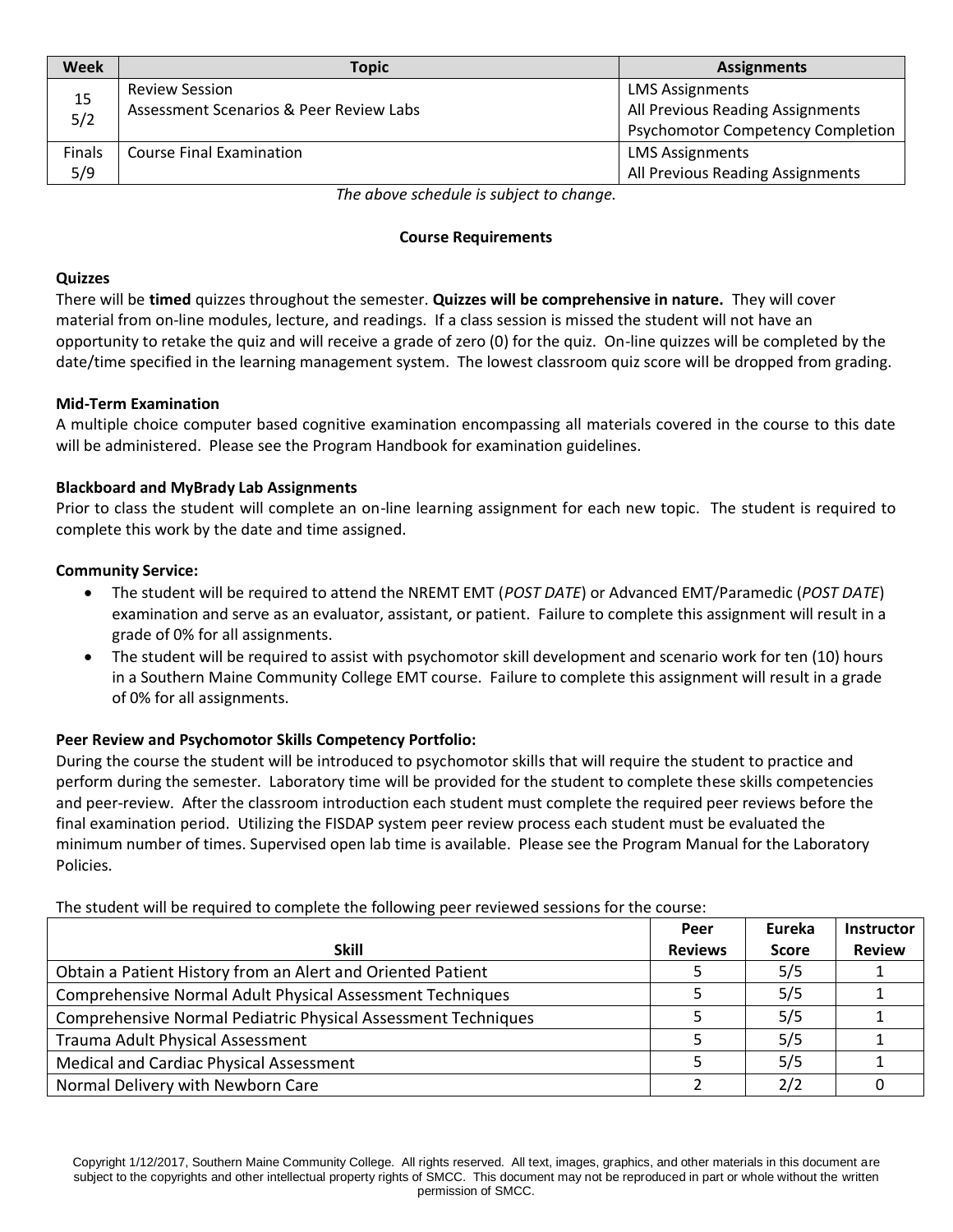Minimum scoring for each station will be specified in the FISDAP system. Any critical skill missed will result in an automatic failure.

**Evaluation by Peer Review:** The student must complete all assigned peer reviews. A grade of 100% will be assigned for the completion of the psychomotor competencies. A grade of 0% will be assigned for partial completion of the peer reviews.

**Evaluation by Instructor Review:** The student must complete all instructor reviews by the last week of the course. There will be a period during finals week to retest any skill that needs to be completed. A student that fails an instructor examination will be required to complete a second set of peer reviews before taking the exam again. If a student fails and instructor review twice, they will receive a 0% for the psychomotor competency.

## **Formative Scenarios**

During this course the student will participate as a team leader and a team member in various peer and instructor reviewed scenarios. **Students must maintain their competency rates in previously learned skills throughout the program.**

# **Weekly Affective Domain Assessments (90% of affective domain grade)**

Students will act and behave as professionals at all times. The students will receive a weekly evaluation through Blackboard based on their classroom behaviors and interactions with program personnel. The lowest score received in any column will be the grade entered for the week. Example: If the student receives a one (1) for preparation but a two (2) in all other categories, he or she will receive a one (1) for the daily grade.

| <b>Score</b>   | <b>Attendance</b>                                                                      | <b>Dress Code</b>                                                              | <b>Behavior</b>                                                                                 | Preparation                                                                    | Participation                                                                                                |
|----------------|----------------------------------------------------------------------------------------|--------------------------------------------------------------------------------|-------------------------------------------------------------------------------------------------|--------------------------------------------------------------------------------|--------------------------------------------------------------------------------------------------------------|
| $\overline{2}$ | Attended class, not<br>late, and did not<br>leave early<br>(includes breaks)           | Adhered to<br>assigned dress code                                              | Adheres to EMS<br>Department code<br>of conduct                                                 | Student has all<br>assigned<br>equipment and is<br>prepared to utilize<br>it   | Student actively<br>and positively<br>participates in all<br>aspects of the day                              |
|                | Left early or tardy<br>(includes breaks)                                               | Minor dress code<br>violation                                                  | Warned for code of<br>conduct violation                                                         | Student is missing a<br>piece of equipment                                     | Student is<br>reminded to stay<br>on task                                                                    |
| O              | Did not attend and<br>failed to follow<br>notification process<br>(counseling session) | Major dress code<br>violation (student<br>sent home and<br>counseling session) | More than one<br>warning or major<br>violation (student<br>sent home and<br>counseling session) | Student missing<br>more than one<br>piece of equipment<br>(counseling session) | Student is<br>reminded more<br>than once to stay<br>on task (student<br>sent home and<br>counseling session) |

Grading Rubric:

# **Affective Domain Self Evaluations (10% of affective domain grade)**

At the mid-point and the end of the course the student will complete a self-evaluation utilizing the Rubric Affective Domain Tool from the 2002 National Guidelines for Educating EMS Instructors, Appendix VI. This will be completed in FISDAP by the date specified.

### **Summative Final Examination**

A multiple choice computer based examination encompassing all materials in the course will be given at the end of the course. **All students must pass the examination with the minimum cut score**. Students that fail to achieve the cut score on the first examination will be required to complete a second examination with a satisfactory grade on the date and time specified in the syllabus.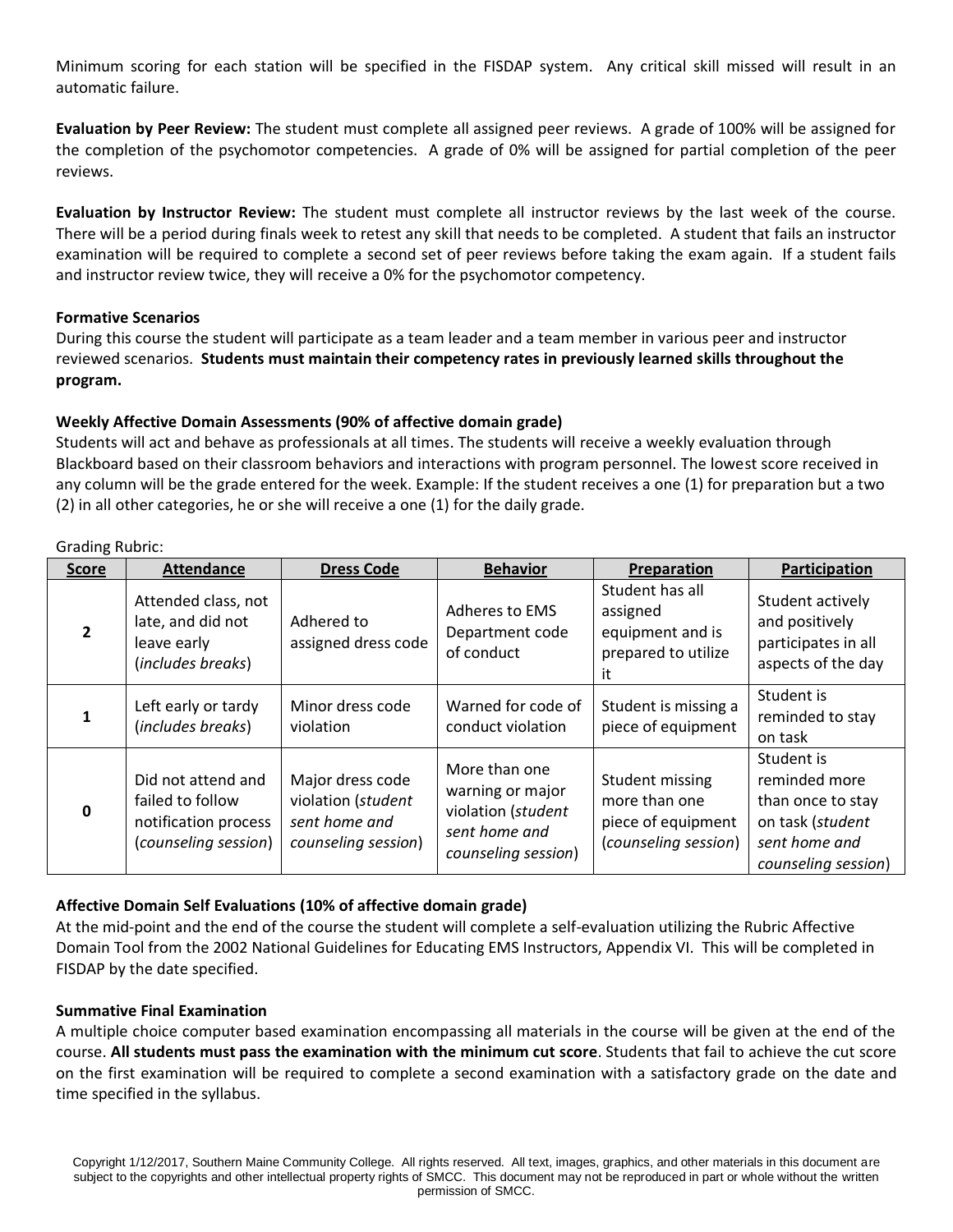| Criteria               | <b>Grade Entry</b> |
|------------------------|--------------------|
| Pass of first attempt  | 100%               |
| Pass on second attempt | 80%                |
| Do not pass exams      | 0%                 |

## **Final Scenario**

The Student will complete a final psychomotor scenario as a Team Lead. **All students must pass the scenario examination with the minimum cut score**. Students that fail to achieve the cut score on the first examination will be required to complete a second scenario examination with a satisfactory grade on the date and time specified in the syllabus.

| <b>Criteria</b>        | <b>Grade Entry</b> |
|------------------------|--------------------|
| Pass of first attempt  | 100%               |
| Pass on second attempt | 80%                |
| Do not pass exam       | 0%                 |

## **Learning Management System Access and Log-In:**

Computer usage and internet access is a required component of this course. If the student does not have internet access at home, the campus has multiple computer labs available for access. Lack of home access is not an acceptable reason to not complete assignments.

Students will be required to complete assignments through the SMCC learning management systems. Assignments will be posted weekly with expected completion dates on the learning management system.

The SMCC learning management system is accessed by going to [https://my.smccme.edu/ics/.](https://my.smccme.edu/ics/)

### **To log in**

- 1. **Username** = the student's first name + middle initial + last name WITH NO SPACES AND NO CAPITAL LETTERS (i.e. johnqsmith) - maximum of 20 characters
- 2. **Password** = the student's first initial + the first four letters of the student's last name + the last four digits of the student's social security # - NO SPACES (i.e. jsmit1234)

If the student cannot log on, please e-mail the instructor that the student are having problems logging in and then contact technical support through the webpage. **The instructor cannot fix access problems; the student must remedy them with the assistance of technical support.**

### **Required Electronic Formatting:**

All materials that are submitted electronically to the instructor must be in the following formats:

• X.doc; X.docx; X.pdf; X.rtf

Any materials submitted in a different format will receive a zero (0).

### **SMCC E-Mail and Communications**

Students are **REQUIRED** to use their SMCC provided e-mail account for this course. ALL communications with the instructors will be through the SMCC address. Students are required to check their SMCC e-mail account at least once daily (Monday-Saturday) and respond to all e-mails from the class instructors upon receipt. The student will contact the help desk for assistance with e-mail access.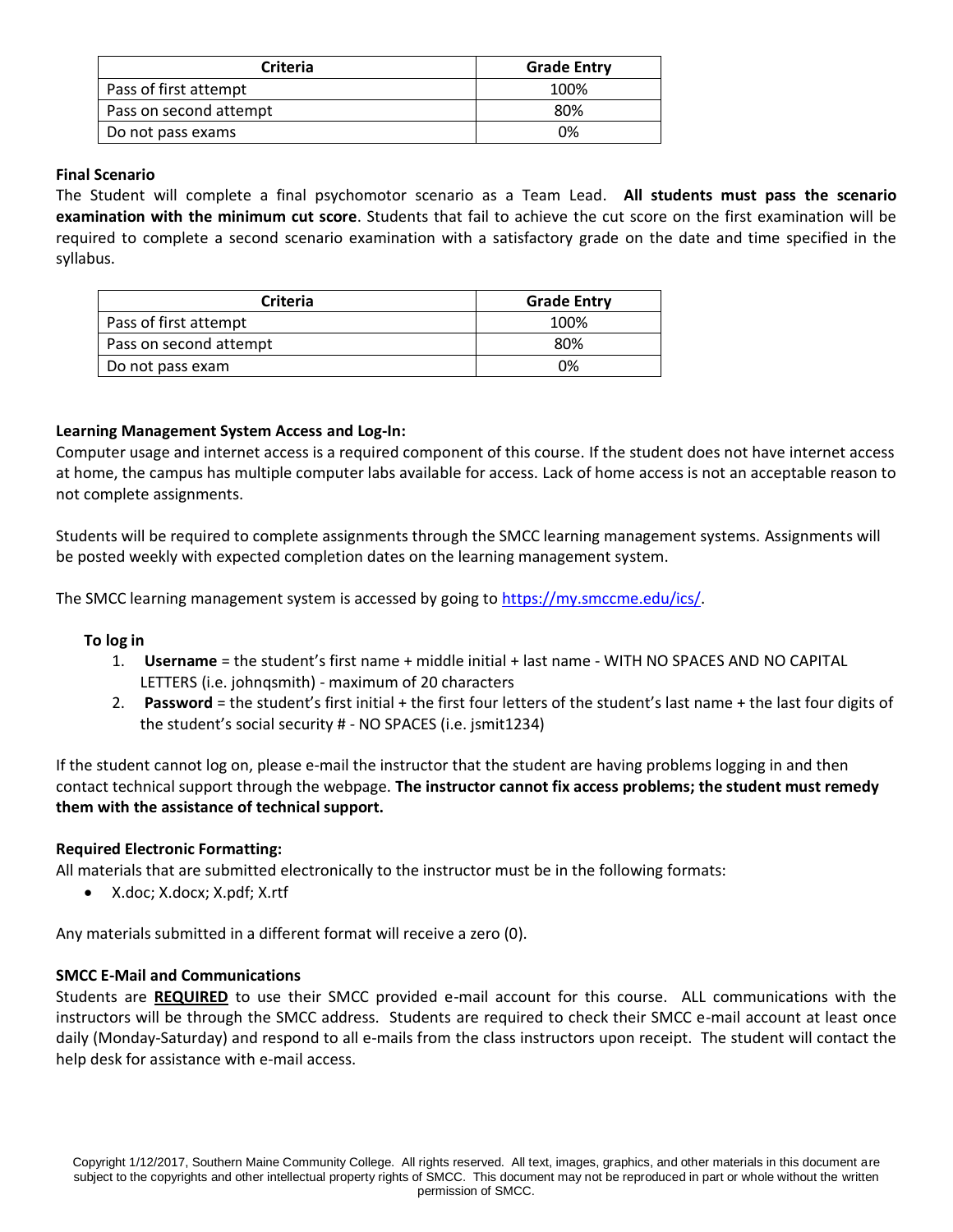#### **How to succeed**

- 1. The student is expected to be prepared for the class session by completing all assigned reading and work assignments for the day. **Keep up with the weekly assigned readings.** This course proceeds at a fast pace. If the student gets behind, it can be a lot of work to keep up.
- 2. The student is expected to attend all class sessions and be on time. The student will manage their absences, to facilitate their needs. The student can't learn if the student is not here.
- 3. The student will make up all missed work on their own time.
- 4. Ask questions in class. If the student doesn't understand something, chances are that others don't understand it either. If the student needs extra help, ask us.
- 5. The student is expected to dedicate an average of **1-3 hours per credit hour** of time per week outside of class to study, review and complete assignments.
- 6. The student is entering the healthcare profession and professional behavior is expected at all times. Students with inappropriate behavior will be asked to leave class for the day. Repeated incidents may result in dismissal from class. The student is expected to be respectful of fellow class members, the instructors and the college.
- 7. In the realm of Emergency Medicine our patients rarely get a second chance. The student want to view the student's first opportunity as the student's only opportunity to affect the student's outcome, study for assessments, exams and quizzes as if there isn't a second chance.

#### **SMCC Paramedic Program Handbook**

In addition to this syllabus, the course will be governed by all academic policies of SMCC and the SMCC Paramedic Program Handbook as received in Introduction to Paramedicine.

#### **Student Evaluation and Grading**

- 10% Weekly Affective Domain Assessment
- 10% Assignments & Quizzes
- 20% Mid-term Examination
- 20% Comprehensive Final Examination
- 20% Peer-Review and Instructor Psychomotor Evaluation Assessment
- 20% Final Scenario

### **Grading Scale:**

- $A = 93-100$
- $A = 90-92$
- $B + = 88-89$
- $B = 83-87$
- $B = 80 82$
- $C+= 78-79$
- $C = 73-77$
- $C = 70-72$
- $D+ = 68-69$
- $D = 60-67$
- $F =$ Below 60

To receive credit towards a degree in Paramedicine and meet pre-requisites for other EMSP courses, a student must receive a minimum grade of **B- (80%)** in this course as specified by Maine EMS.

Students that are not achieving at least a **B- (80%)** average or have missed a class before the early alert and academic alert periods will receive an early/academic alert notice from the college.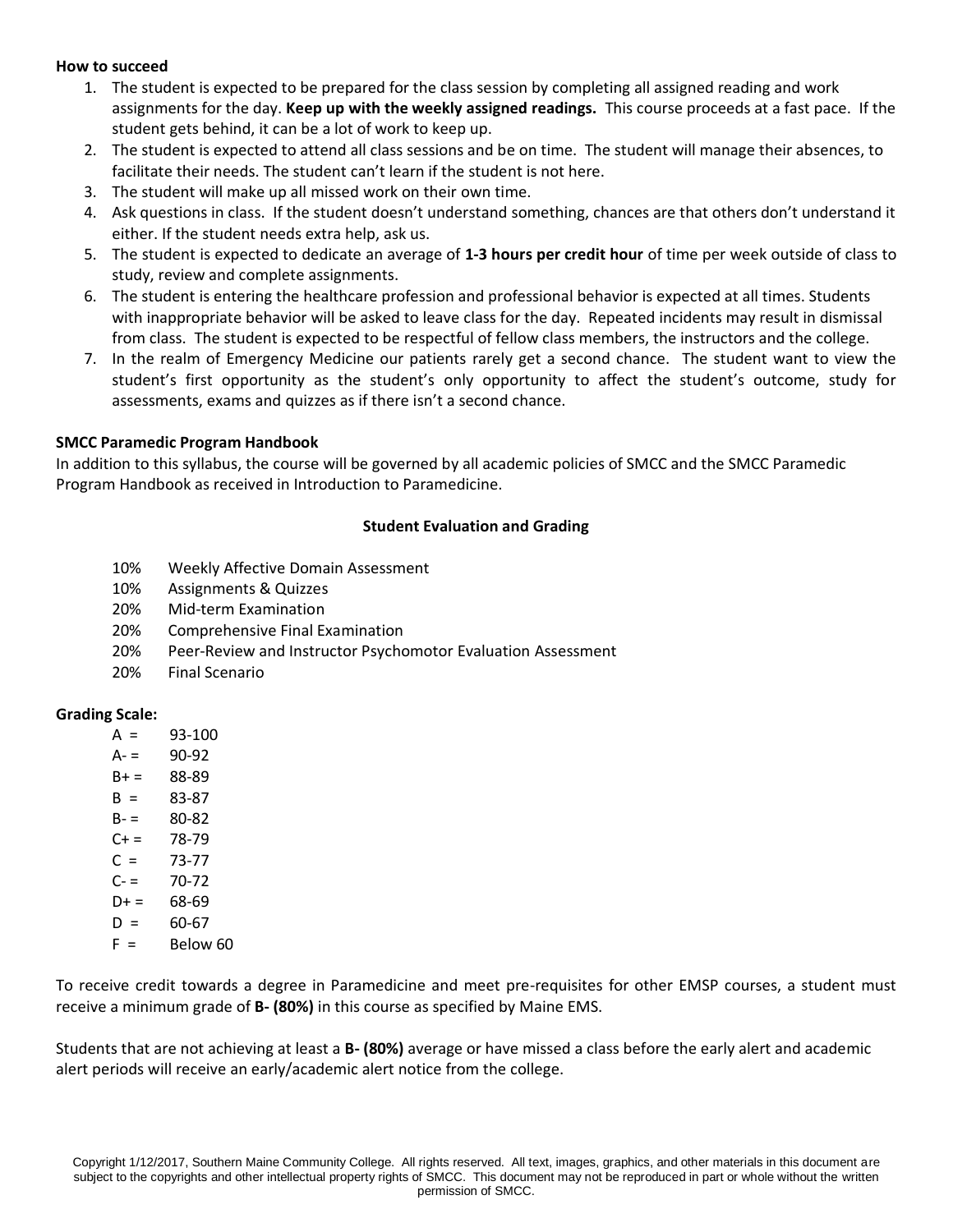**No late work will be accepted in this course.** As computer access is a requirement for this course and provided by the college, students are expected to deliver the work by the assigned time regardless of attendance at the course.

## **No individual extra credit will be provided in this course.**

## **Text, Tools and / or Supplies**

### **Required Texts:**

• Paramedic Care Principles and Practice, 5<sup>th</sup> Edition, 2016 Volumes 1-5

## **Additional Required Equipment**

- *Pen or pencil, with materials to take notes on.*
- *Watch*
- *Stethoscope*
- *FISDAP Access*

## **Special Equipment Note**

- Mobile phones and other electronic notification devices will not be used during classroom time. They will be set to vibrate or silent. Answering or making calls, checking e-mail or sending text messages during class time is not permissible.
- Computers may be utilized during class time for note taking and researching materials related to the class lecture or topic. Computers used for any other function during class time are prohibited, without consent of the instructor. The instructor reserves the right to refuse a student the ability to use a computer in class if the student cannot abide by the rules.

## **Attendance Policy**

Snow days and school closings are announced on local radio and television stations and the school website [www.smccme.edu.](http://www.smccme.edu/) SMCC announces its own closures and it should not be assumed that if local schools are closed that SMCC is closed.

A student that arrives after the scheduled start time of the class is late. A student that leaves class early will also be marked tardy. **An absence will be assigned for accumulation of two late attendances and/or leaving class early and apply towards the attendance policy**.

If the instructor is more than ten (10) minutes late for class, without giving prior notice, the students have a right to leave.

**A student may be absent for two (2) full sessions** but should make every effort to attend all classes*.* **The third session missed will result in the reduction of the student's grade by one full letter grade (Example: An A- becomes a B-).** It is the responsibility of the student to manage their absences accordingly.

The instructors are under no obligation to provide any make up assistance for students that miss a class. The student will be required to learn and perform any skills that they have missed due to tardiness or absence.

# **End-of-Course Evaluation**

Students complete evaluations for each course attended at SMCC. Evaluations are submitted online and can be accessed through the student portal. Students can access the course evaluations beginning one week before the end of classes. The deadline for submission of evaluations occurs Monday at 5 p.m. following the last day of the class. The student will receive an e-mail to the student's student e-mail account when course evaluations are available.

# **ADA Syllabus Statement**

Southern Maine Community College is an equal opportunity/affirmative action institution and employer. For more information, please call (207) 741-5798. If the student have a disabling condition and wish to request accommodations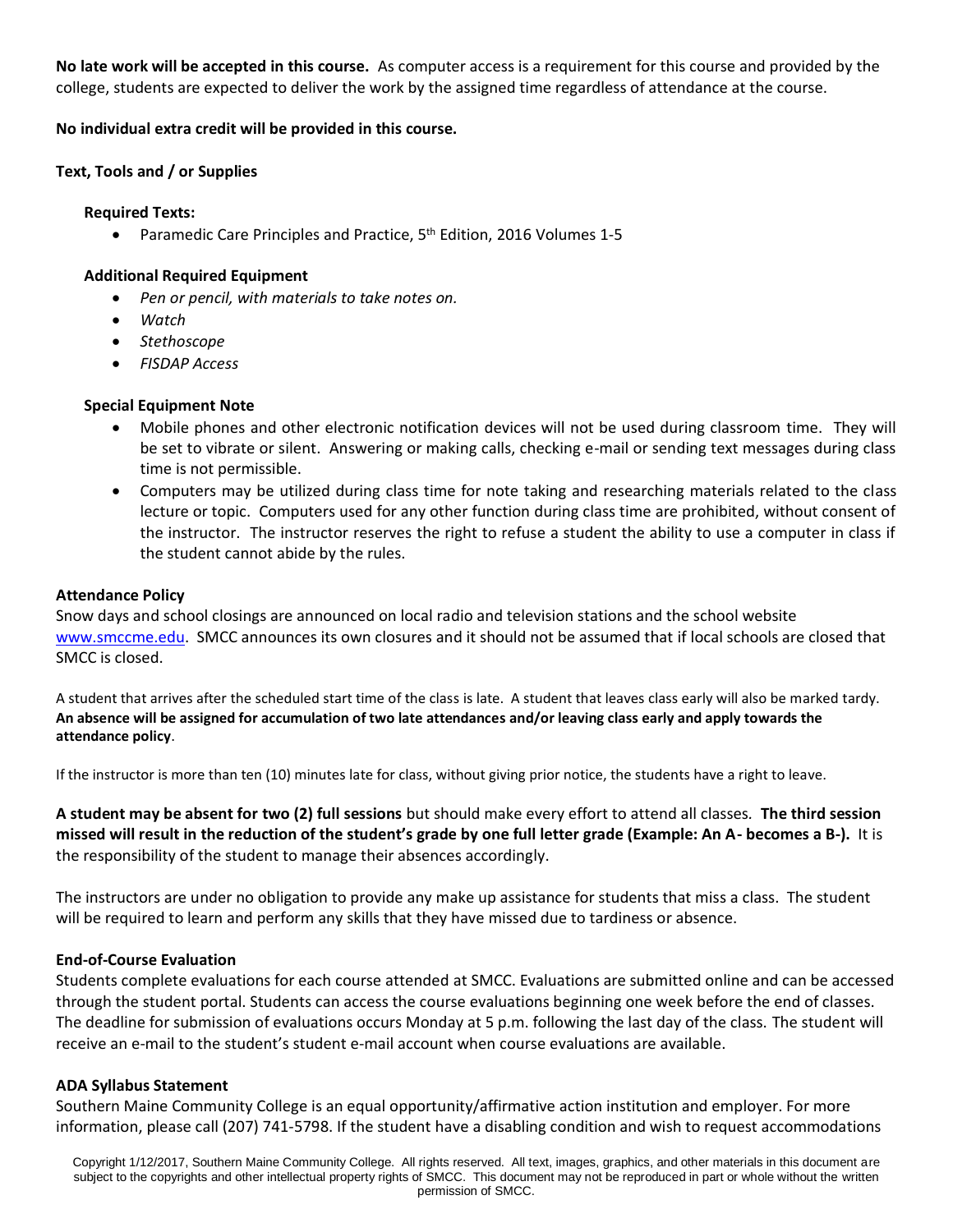in order to have reasonable access to the programs and services offered by SMCC, the student must register with the Disability Services Coordinator, Sandra Lynham, who can be reached at 741-5923. Further information about services for students with disabilities and the accommodation process is available upon request at this number. Course policies about online testing are modified to suit each individual's accommodations.

## **SMCC Pay-for-Print Policy**

Each semester students receive a \$20 printing credit. The balance resets at the end of the semester and any remaining credits are removed. The College's pay-for-print system monitors printing on all printers (including those in general access labs, library printers, Tutoring Services, Campus Center Lounge and technology labs). Be sure to log OUT of the system when the student has finished the student's printing, to prevent unauthorized access to the student's account. Students can check the number of pages they have printed by using the Printing Balance tool available on SMCC computers (located in the lower right corner of the screen, near the clock). Departments with work study students who need to print documents for the department should contact the Help Desk at 741-5696 to have a special account set up. To find ways to reduce the student's printing charges, please go to the IT Help tab on My SMCC. If the student have questions about the pay-for-printing policy or the student's printing charges, please contact the Help Desk at 741-5696 or send an e-mail to [helpdesk@smccme.edu.](mailto:helpdesk@smccme.edu)

## **Refunds**

Print jobs are eligible for a refund in the event of mechanical or electronic error on the part of the printer, print server, or software used to submit the job. Jobs are not eligible for a refund in cases where the job was not set up correctly, was submitted multiple times, or the student is not satisfied with the result. To request a refund, please bring the offending print to the IT Department in the basement of the Ross Technology Center. Refunds will be granted in the form of a credit to the student's account.

## **Add-Drop Policy**

Students who drop a course during the one-week "add/drop" period in the fall and spring semesters and the first three days of summer sessions receive a 100% refund of the tuition and associated fees for that course. Please note any course that meets for less than the traditional semester length, i.e., 15 weeks, has a pro-rated add/drop period. There is no refund for non-attendance.

### **Withdrawal Policy**

A student may withdraw from a course only during the semester in which s/he is registered for that course. The withdrawal period is the second through twelfth week of the Fall and Spring semesters and the second through ninth week of twelve-week Summer courses. This period is pro-rated for shorter-length courses (usually 75 percent of course meeting times; please check with the Registration Office. To withdraw from a course, a student must complete and submit the appropriate course withdrawal form, available at the Registration Office. This process must be completed either in person or by using SMCC e-mail accounts.

### **Plagiarism Statement**

If an instructor suspects that a student has knowingly committed a violation defined in the Maine Community College System Policy on Student Grade Appeals and Academic Misconduct, the instructor has the authority to review the alleged misconduct and determine the grade that the student should receive for the assignment and the course. The instructor may assign a failing grade for the assignment or course and may require the student to complete additional work for the course. The instructor may consult with the department chair and/or the College's chief academic officer prior to making such decisions. If a student seeks to challenge an instructor's determination, the student should submit a grade appeal. Grade appeal forms are available in the Advising Office on the South Portland Campus or in the administrative offices in the Learning Commons on the Midcoast Campus. An instructor may also refer the matter to the College's disciplinary officer for review under the procedures of the MCCS Student Code of Conduct